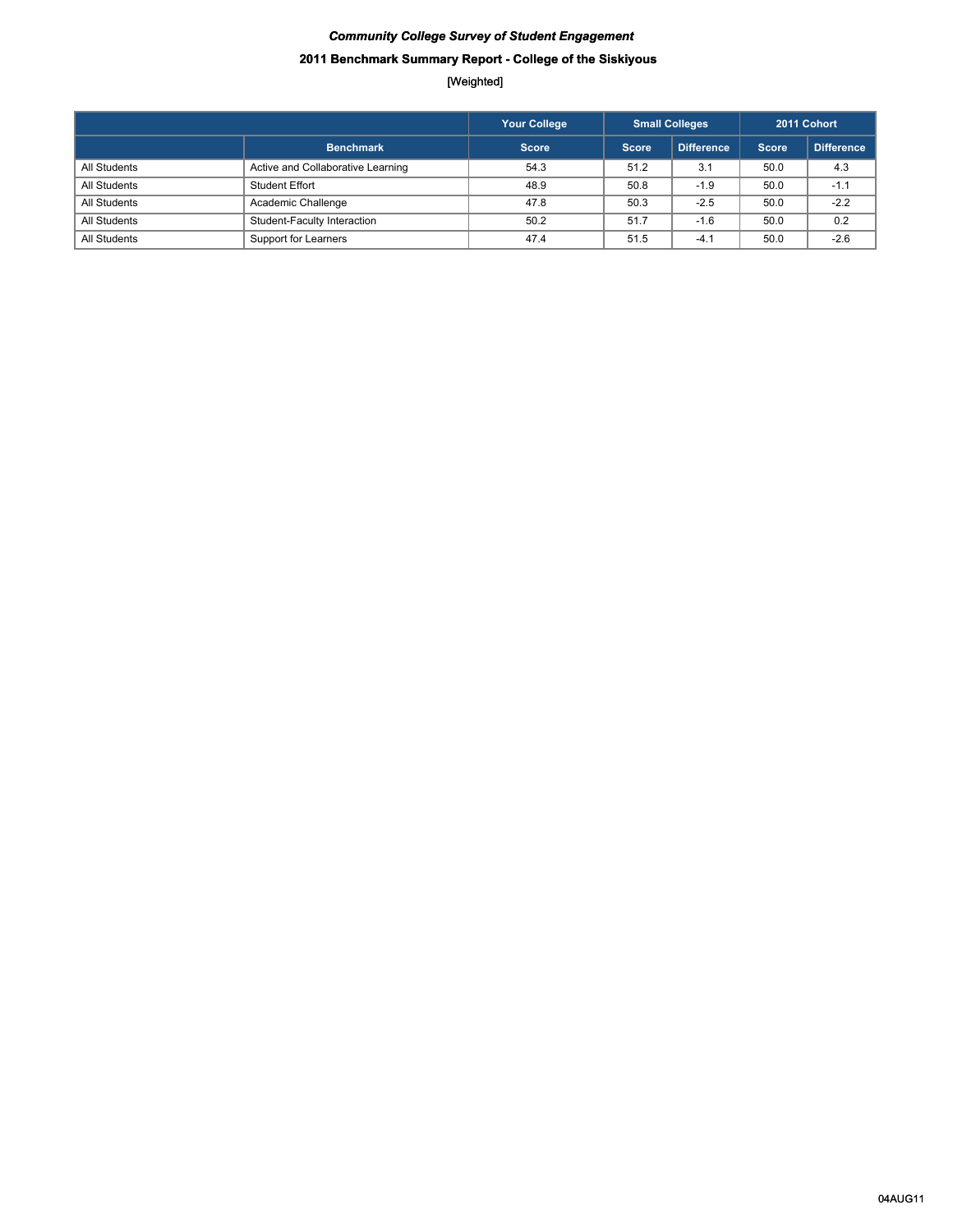*Community College Survey of Student Engagement* **2011 Active and Collaborative Learning (ACTCOLL) Bar Chart - College of the Siskiyous** [Weighted]

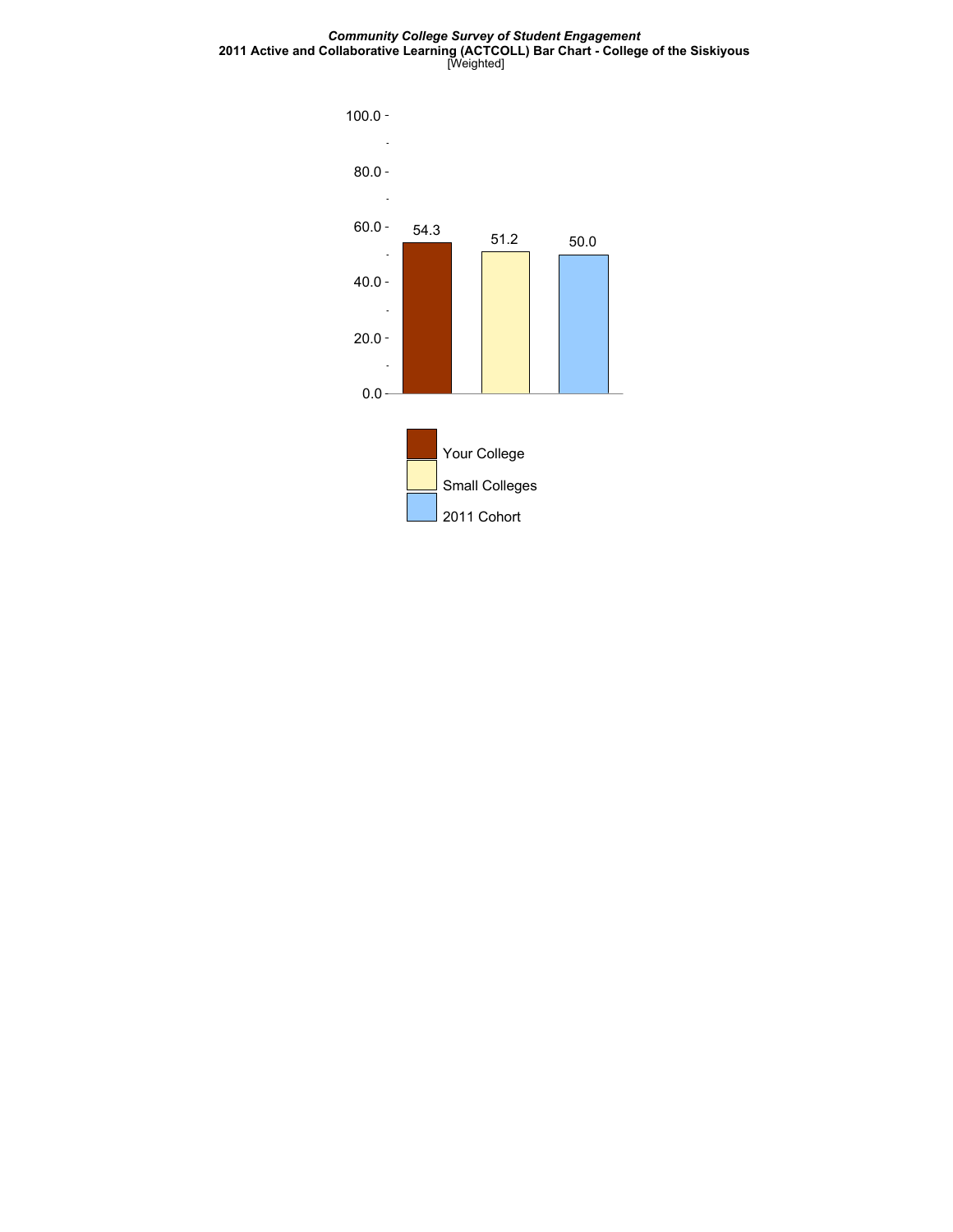### **2011 Active and Collaborative Learning (ACTCOLL) Means Report - College of the Siskiyous**

|                                                                                                                                           |                 | <b>Your College</b>                                         | <b>Small Colleges</b> |                              | 2011 Cohort |                              |  |  |
|-------------------------------------------------------------------------------------------------------------------------------------------|-----------------|-------------------------------------------------------------|-----------------------|------------------------------|-------------|------------------------------|--|--|
| <b>Item</b>                                                                                                                               | Variable        | <b>Mean</b>                                                 | <b>Mean</b>           | <b>Effect</b><br><b>Size</b> | <b>Mean</b> | <b>Effect</b><br><b>Size</b> |  |  |
| 4. In your experiences at this college during the current school year, about how often have you done each of the following?               |                 |                                                             |                       |                              |             |                              |  |  |
|                                                                                                                                           |                 | $1 =$ Never, $2 =$ Sometimes, $3 =$ Often, $4 =$ Very often |                       |                              |             |                              |  |  |
| a. Asked questions in class or contributed to class<br>discussions (ACTCOL)                                                               | <b>CLQUEST</b>  | 2.99                                                        | 2.98                  |                              | 2.92        |                              |  |  |
| b. Made a class presentation (ACTCOL)                                                                                                     | <b>CLPRESEN</b> | 2.01                                                        | 2.08                  |                              | 2.08        |                              |  |  |
| f. Worked with other students on projects during class<br>(ACTCOL)                                                                        | <b>CLASSGRP</b> | 2.64                                                        | 2.52                  |                              | 2.50        |                              |  |  |
| g. Worked with classmates outside of class to prepare<br>class assignments (ACTCOL)                                                       | <b>OCCGRP</b>   | 1.95                                                        | 1.93                  |                              | 1.90        |                              |  |  |
| h. Tutored or taught other students (paid or voluntary)<br>(ACTCOL)                                                                       | <b>TUTOR</b>    | 1.57                                                        | 1.39                  | $0.25*$                      | 1.38        | $0.27*$                      |  |  |
| i. Participated in a community-based project as a part of<br>a regular course (ACTCOL)                                                    | <b>COMMPROJ</b> | 1.45                                                        | 1.33                  |                              | 1.32        | $0.21*$                      |  |  |
| r. Discussed ideas from your readings or classes with<br>others outside of class (students, family members,<br>co-workers, etc.) (ACTCOL) | <b>OOCIDEAS</b> | 2.66                                                        | 2.58                  |                              | 2.57        |                              |  |  |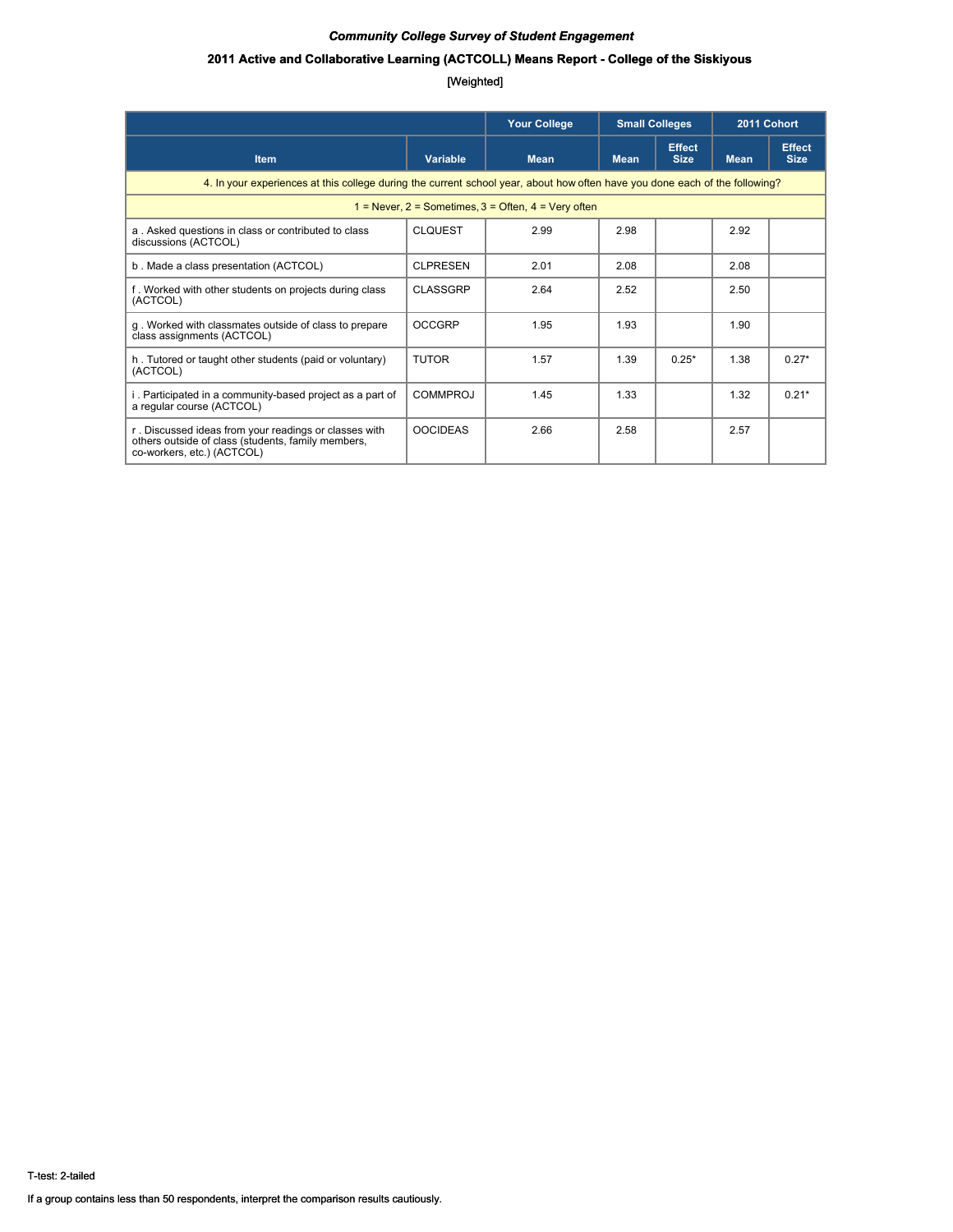### **2011 Active and Collaborative Learning (ACTCOLL) Frequency Distributions - College of the Siskiyous**

| <b>Item</b>                                                                           |              | <b>Your College</b> |                | <b>Small Colleges</b> |                | 2011 Cohort |                |
|---------------------------------------------------------------------------------------|--------------|---------------------|----------------|-----------------------|----------------|-------------|----------------|
|                                                                                       |              | Count               | <b>Percent</b> | Count                 | <b>Percent</b> | Count       | <b>Percent</b> |
| 4a. Asked questions in class or contributed to class                                  | Never        | 12                  | 2.4            | 2,746                 | 2.0            | 11,404      | 2.6            |
| discussions (ACTCOL)                                                                  | Sometimes    | 139                 | 26.9           | 40.548                | 30.1           | 142.811     | 32.3           |
|                                                                                       | Often        | 207                 | 40.1           | 48.757                | 36.1           | 156.395     | 35.3           |
|                                                                                       | Very often   | 157                 | 30.5           | 42,876                | 31.8           | 132,044     | 29.8           |
|                                                                                       | <b>Total</b> | 516                 | 100.0          | 134,927               | 100.0          | 442,654     | 100.0          |
| 4b. Made a class presentation (ACTCOL)                                                | Never        | 173                 | 33.6           | 39,299                | 29.2           | 129,504     | 29.4           |
|                                                                                       | Sometimes    | 201                 | 38.9           | 55,840                | 41.6           | 182,129     | 41.3           |
|                                                                                       | Often        | 107                 | 20.7           | 28,219                | 21.0           | 92,546      | 21.0           |
|                                                                                       | Very often   | 35                  | 6.8            | 11,016                | 8.2            | 36,641      | 8.3            |
|                                                                                       | <b>Total</b> | 516                 | 100.0          | 134,375               | 100.0          | 440,821     | 100.0          |
| 4f. Worked with other students on projects during                                     | Never        | 48                  | 9.5            | 15,821                | 11.9           | 55,041      | 12.6           |
| class (ACTCOL)                                                                        | Sometimes    | 177                 | 34.7           | 52,928                | 39.6           | 174,168     | 39.8           |
|                                                                                       | Often        | 193                 | 37.9           | 44,861                | 33.6           | 145,479     | 33.2           |
|                                                                                       | Very often   | 91                  | 17.9           | 19,900                | 14.9           | 63,261      | 14.4           |
|                                                                                       | <b>Total</b> | 510                 | 100.0          | 133,510               | 100.0          | 437,948     | 100.0          |
| 4g. Worked with classmates outside of class to                                        | Never        | 194                 | 38.0           | 50,432                | 37.7           | 172,346     | 39.2           |
| prepare class assignments (ACTCOL)                                                    | Sometimes    | 181                 | 35.3           | 51,307                | 38.3           | 166,207     | 37.8           |
|                                                                                       | Often        | 106                 | 20.7           | 22,805                | 17.0           | 71,522      | 16.3           |
|                                                                                       | Very often   | 31                  | 6.1            | 9,336                 | 7.0            | 29,235      | 6.7            |
|                                                                                       | <b>Total</b> | 512                 | 100.0          | 133,881               | 100.0          | 439,310     | 100.0          |
| 4h. Tutored or taught other students (paid or                                         | Never        | 323                 | 62.7           | 96,332                | 71.8           | 319,404     | 72.5           |
| voluntary) (ACTCOL)                                                                   | Sometimes    | 122                 | 23.7           | 26,955                | 20.1           | 86,098      | 19.6           |
|                                                                                       | Often        | 39                  | 7.5            | 7,187                 | 5.4            | 23,128      | 5.3            |
|                                                                                       | Very often   | 32                  | 6.2            | 3,669                 | 2.7            | 11,624      | 2.6            |
|                                                                                       | <b>Total</b> | 516                 | 100.0          | 134,144               | 100.0          | 440,254     | 100.0          |
| 4i. Participated in a community-based project as a                                    | Never        | 358                 | 69.8           | 101,628               | 76.1           | 338,630     | 77.3           |
| part of a regular course (ACTCOL)                                                     | Sometimes    | 100                 | 19.5           | 22,539                | 16.9           | 69,886      | 15.9           |
|                                                                                       | Often        | 32                  | 6.3            | 6,580                 | 4.9            | 20,689      | 4.7            |
|                                                                                       | Very often   | 22                  | 4.4            | 2,814                 | 2.1            | 8,999       | 2.1            |
|                                                                                       | <b>Total</b> | 512                 | 100.0          | 133,562               | 100.0          | 438,204     | 100.0          |
| 4r. Discussed ideas from your readings or classes                                     | Never        | 50                  | 9.8            | 15,886                | 11.8           | 54,530      | 12.4           |
| with others outside of class (students, family members,<br>co-workers, etc.) (ACTCOL) | Sometimes    | 177                 | 34.5           | 50,794                | 37.9           | 164,906     | 37.5           |
|                                                                                       | Often        | 180                 | 35.1           | 41,850                | 31.2           | 135,000     | 30.7           |
|                                                                                       | Very often   | 105                 | 20.6           | 25,660                | 19.1           | 85,549      | 19.4           |
|                                                                                       | <b>Total</b> | 512                 | 100.0          | 134,189               | 100.0          | 439,986     | 100.0          |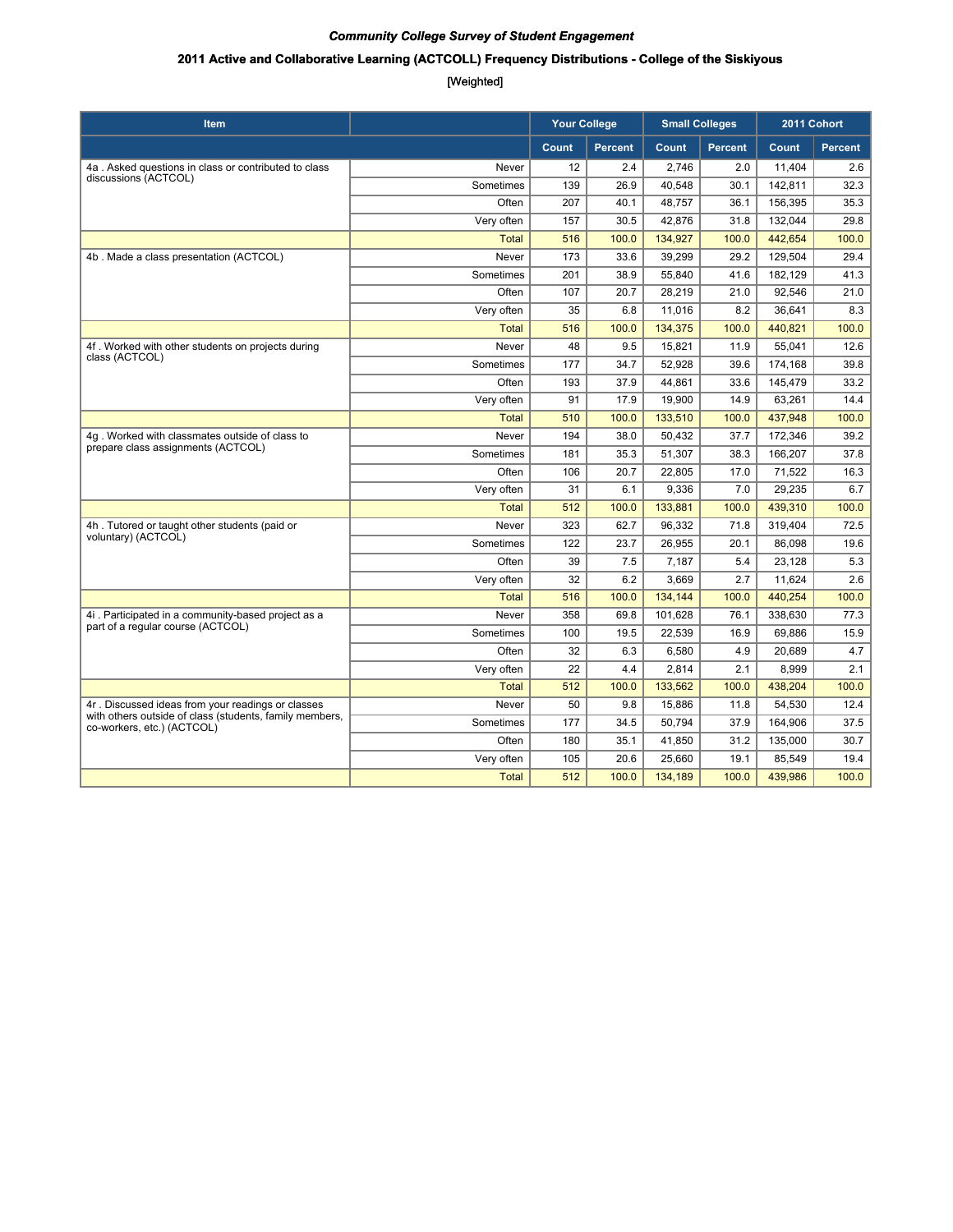#### *Community College Survey of Student Engagement* **2011 Student Effort (STUEFF) Bar Chart - College of the Siskiyous** [Weighted]

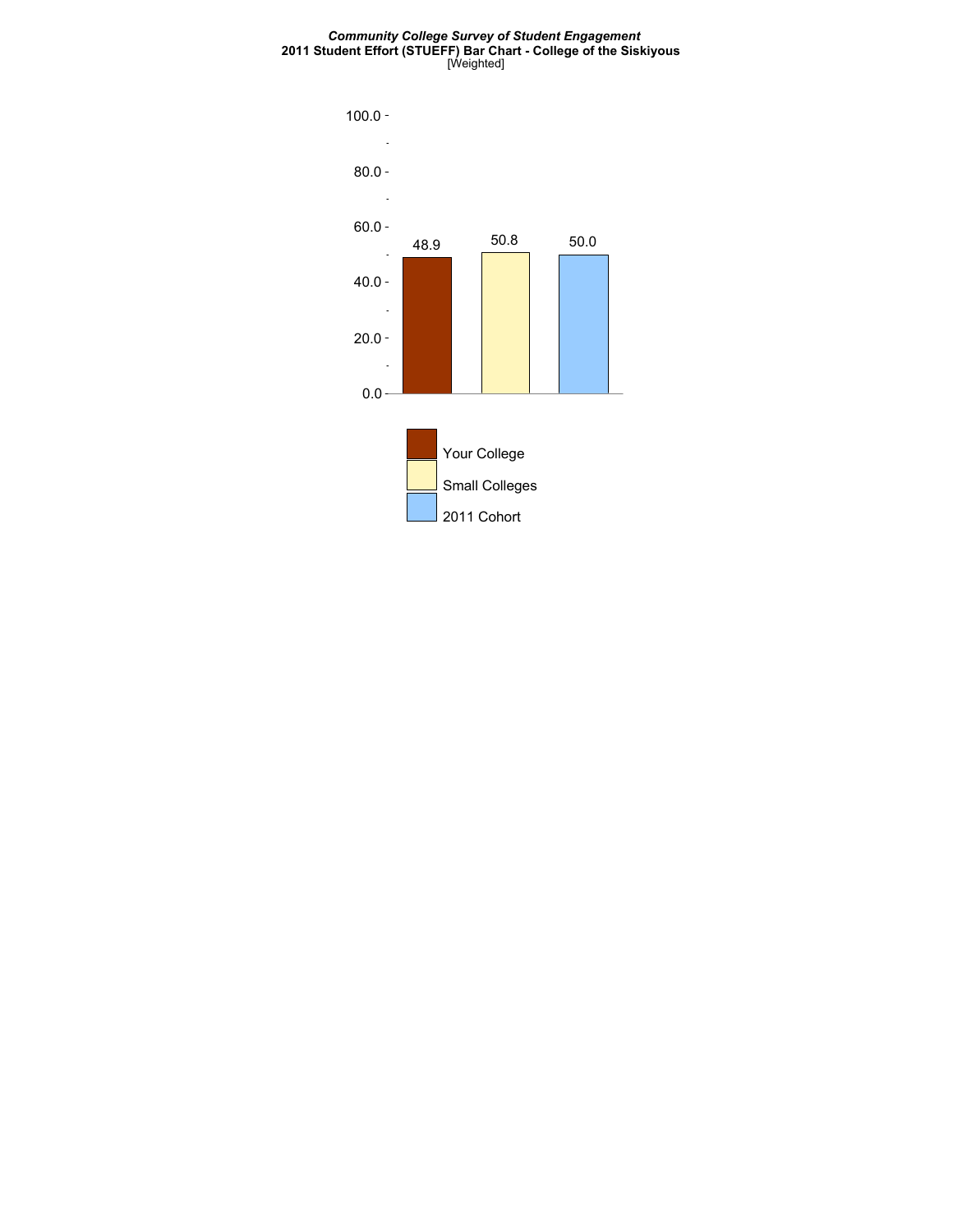### **2011 Student Effort (STUEFF) Means Report - College of the Siskiyous**

|                                                                                                                                            |                 | <b>Your College</b>                             | <b>Small Colleges</b> |                              | 2011 Cohort |                              |  |  |  |
|--------------------------------------------------------------------------------------------------------------------------------------------|-----------------|-------------------------------------------------|-----------------------|------------------------------|-------------|------------------------------|--|--|--|
| <b>Item</b>                                                                                                                                | <b>Variable</b> | <b>Mean</b>                                     | <b>Mean</b>           | <b>Effect</b><br><b>Size</b> | <b>Mean</b> | <b>Effect</b><br><b>Size</b> |  |  |  |
| 4. In your experiences at this college during the current school year, about how often have you done each of the following?                |                 |                                                 |                       |                              |             |                              |  |  |  |
| $1 =$ Never, $2 =$ Sometimes, $3 =$ Often, $4 =$ Very often                                                                                |                 |                                                 |                       |                              |             |                              |  |  |  |
| c. Prepared two or more drafts of a paper or assignment<br>before turning it in (STUEFF)                                                   | <b>REWROPAP</b> | 2.29                                            | 2.51                  | $-0.21*$                     | 2.50        | $-0.20*$                     |  |  |  |
| d. Worked on a paper or project that required<br>integrating ideas or information from various sources<br>(STUEFF)                         | <b>INTEGRAT</b> | 2.63                                            | 2.76                  |                              | 2.77        |                              |  |  |  |
| e. Came to class without completing readings or<br>assignments (STUEFF)                                                                    | <b>CLUNPREP</b> | 1.78                                            | 1.80                  |                              | 1.82        |                              |  |  |  |
| 6. During the current school year, about how much reading and writing have you done at this college?                                       |                 |                                                 |                       |                              |             |                              |  |  |  |
| $1 =$ None, $2 =$ Between 1 and 4, $3 =$ Between 5 and 10, $4 =$ Between 11 and 20, $5 =$ More than 20                                     |                 |                                                 |                       |                              |             |                              |  |  |  |
| b. Number of books read on your own (not assigned) for<br>personal enjoyment or academic enrichment (STUEFF)                               | <b>READOWN</b>  | 2.27                                            | 2.08                  |                              | 2.10        |                              |  |  |  |
| 10. About how many hours do you spend in a typical 7-day week doing each of the following?                                                 |                 |                                                 |                       |                              |             |                              |  |  |  |
| $0 =$ None, 1 = 1-5 hours, 2 = 6-10 hours, 3 = 11-20 hours, 4 = 21-30 hours, 5 = More than 30 hours                                        |                 |                                                 |                       |                              |             |                              |  |  |  |
| a. Preparing for class (studying, reading, writing,<br>rehearsing, doing homework, or other activites related to<br>your program) (STUEFF) | ACADPR01        | 2.00                                            | 2.04                  |                              | 2.00        |                              |  |  |  |
|                                                                                                                                            |                 | 13.1. How often you use the following services? |                       |                              |             |                              |  |  |  |
| $1 =$ Rarely/Never, $2 =$ Sometimes, $3 =$ Often                                                                                           |                 |                                                 |                       |                              |             |                              |  |  |  |
| d. Frequency: Peer or other tutoring                                                                                                       | <b>USETUTOR</b> | 1.50                                            | 1.48                  |                              | 1.48        |                              |  |  |  |
| e. Frequency: Skill labs (writing, math, etc.)                                                                                             | <b>USELAB</b>   | 1.90                                            | 1.76                  |                              | 1.72        | $0.23*$                      |  |  |  |
| h. Frequency: Computer lab                                                                                                                 | <b>USECOMLB</b> | 1.95                                            | 2.13                  | $-0.23*$                     | 2.09        |                              |  |  |  |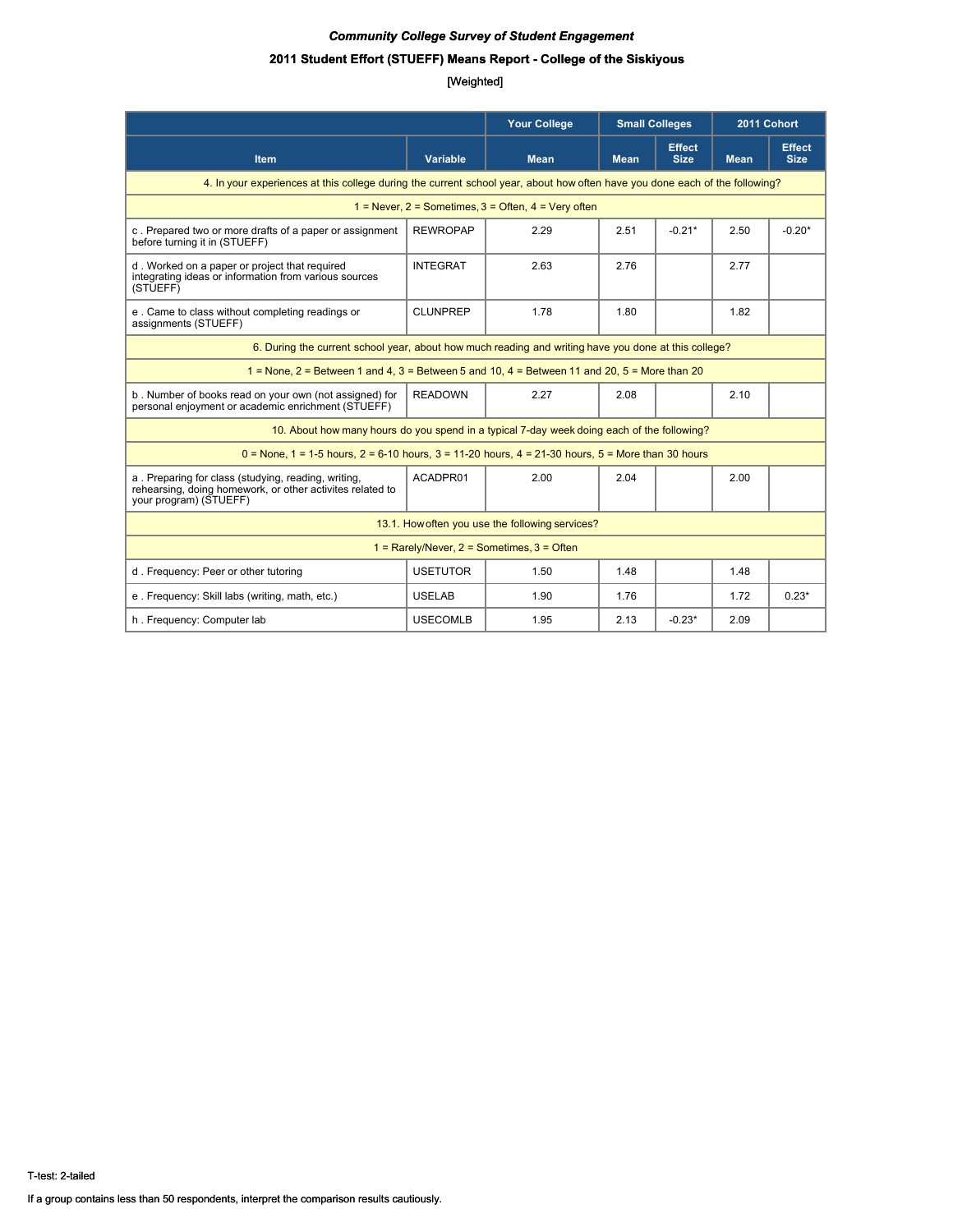# **2011 Student Effort (STUEFF) Frequency Distributions - College of the Siskiyous**

| ltem                                                                                                            |                            | <b>Your College</b> |                | <b>Small Colleges</b> |                |         | 2011 Cohort    |
|-----------------------------------------------------------------------------------------------------------------|----------------------------|---------------------|----------------|-----------------------|----------------|---------|----------------|
|                                                                                                                 |                            | Count               | <b>Percent</b> | Count                 | <b>Percent</b> | Count   | <b>Percent</b> |
| 4c. Prepared two or more drafts of a paper or                                                                   | Never                      | 150                 | 29.6           | 26,285                | 19.6           | 87,944  | 20.0           |
| assignment before turning it in (STUEFF)                                                                        | Sometimes                  | 139                 | 27.4           | 40,289                | 30.1           | 130,393 | 29.7           |
|                                                                                                                 | Often                      | 137                 | 27.1           | 40,404                | 30.2           | 132,257 | 30.1           |
|                                                                                                                 | Very often                 | 81                  | 16.0           | 27,001                | 20.2           | 88,613  | 20.2           |
|                                                                                                                 | <b>Total</b>               | 507                 | 100.0          | 133,979               | 100.0          | 439,207 | 100.0          |
| 4d. Worked on a paper or project that required                                                                  | Never                      | 70                  | 13.7           | 13,019                | 9.7            | 44,173  | 10.1           |
| integrating ideas or information from various sources<br>(STUEFF)                                               | Sometimes                  | 157                 | 30.6           | 38,166                | 28.5           | 121,789 | 27.7           |
|                                                                                                                 | Often                      | 178                 | 34.7           | 50,250                | 37.5           | 164,745 | 37.5           |
|                                                                                                                 | Very often                 | 108                 | 21.0           | 32.572                | 24.3           | 108,798 | 24.8           |
|                                                                                                                 | <b>Total</b>               | 512                 | 100.0          | 134,007               | 100.0          | 439,505 | 100.0          |
| 4e. Came to class without completing readings or                                                                | Never                      | 194                 | 37.6           | 47,147                | 35.3           | 147,995 | 33.8           |
| assignments (STUEFF)                                                                                            | Sometimes                  | 259                 | 50.3           | 70,795                | 53.0           | 235,381 | 53.7           |
|                                                                                                                 | Often                      | 46                  | 9.0            | 11,552                | 8.6            | 40,253  | 9.2            |
|                                                                                                                 | Very often                 | 16                  | 3.2            | 4,179                 | 3.1            | 14,804  | 3.4            |
|                                                                                                                 | <b>Total</b>               | 516                 | 100.0          | 133,672               | 100.0          | 438,434 | 100.0          |
| 6b. Number of books read on your own (not assigned)<br>for personal enjoyment or academic enrichment            | None                       | 126                 | 24.5           | 40.596                | 30.5           | 124,914 | 28.6           |
| (STUEFF)                                                                                                        | Between 1 and 4            | 232                 | 45.2           | 61,231                | 46.0           | 207,070 | 47.4           |
|                                                                                                                 | Between 5 and 10           | 83                  | 16.2           | 17,864                | 13.4           | 61,342  | 14.0           |
|                                                                                                                 | Between 11 and 20          | 38                  | 7.4            | 7,009                 | 5.3            | 22,711  | 5.2            |
|                                                                                                                 | More than 20               | 34                  | 6.7            | 6,478                 | 4.9            | 20,756  | 4.8            |
|                                                                                                                 | Total                      | 514                 | 100.0          | 133,178               | 100.0          | 436,792 | 100.0          |
| 10a. Preparing for class (studving, reading, writing,<br>rehearsing, doing homework, or other activites related | None                       | 17                  | 3.3            | 2,161                 | 1.6            | 6,789   | 1.6            |
| to your program) (STUEFF)                                                                                       | 1-5 hours                  | 210                 | 40.8           | 50,973                | 38.3           | 173,366 | 39.8           |
|                                                                                                                 | 6-10 hours                 | 130                 | 25.3           | 39,362                | 29.6           | 130,514 | 29.9           |
|                                                                                                                 | 11-20 hours                | 98                  | 19.0           | 25,273                | 19.0           | 80,029  | 18.4           |
|                                                                                                                 | 21-30 hours                | 33                  | 6.5            | 9,596                 | 7.2            | 29,232  | 6.7            |
|                                                                                                                 | More than 30 hours         | 26                  | 5.1            | 5,556                 | 4.2            | 15,946  | 3.7            |
|                                                                                                                 | <b>Total</b>               | 515                 | 100.0          | 132,922               | 100.0          | 435,876 | 100.0          |
| 13.1d. Frequency: Peer or other tutoring (STUEFF)                                                               | Do not know/Not applicable | 166                 | 34.0           | 33,849                | 26.2           | 110,104 | 26.1           |
|                                                                                                                 | Rarely/Never               | 201                 | 41.2           | 60,323                | 46.7           | 196,059 | 46.4           |
|                                                                                                                 | Sometimes                  | 82                  | 16.7           | 24,527                | 19.0           | 81,855  | 19.4           |
|                                                                                                                 | Often                      | 40                  | 8.1            | 10,361                | 8.0            | 34,160  | 8.1            |
|                                                                                                                 | Total                      | 489                 | 100.0          | 129,060               | 100.0          | 422,179 | 100.0          |
| 13.1e. Frequency: Skill labs (writing, math, etc.)<br>(STUEFF)                                                  | Do not know/Not applicable | 106                 | 21.4           | 28,755                | 22.3           | 94,378  | 22.4           |
|                                                                                                                 | Rarely/Never               | 151                 | 30.5           | 45,893                | 35.6           | 156,929 | 37.3           |
|                                                                                                                 | Sometimes                  | 126                 | 25.5           | 32,165                | 25.0           | 102,779 | 24.4           |
|                                                                                                                 | Often                      | 112                 | 22.6           | 21,984                | 17.1           | 67,032  | 15.9           |
|                                                                                                                 | <b>Total</b>               | 495                 | 100.0          | 128,798               | 100.0          | 421,119 | 100.0          |
| 13.1h. Frequency: Computer lab (STUEFF)                                                                         | Do not know/Not applicable | 99                  | 20.1           | 15,134                | 11.7           | 54,437  | 12.9           |
|                                                                                                                 | Rarely/Never               | 144                 | 29.2           | 29,588                | 22.9           | 103,625 | 24.5           |
|                                                                                                                 | Sometimes                  | 127                 | 25.7           | 39,969                | 31.0           | 127,777 | 30.3           |
|                                                                                                                 | Often                      | 123                 | 24.9           | 44,340                | 34.4           | 136,404 | 32.3           |
|                                                                                                                 | Total                      | 493                 | 100.0          | 129,032               | 100.0          | 422,244 | 100.0          |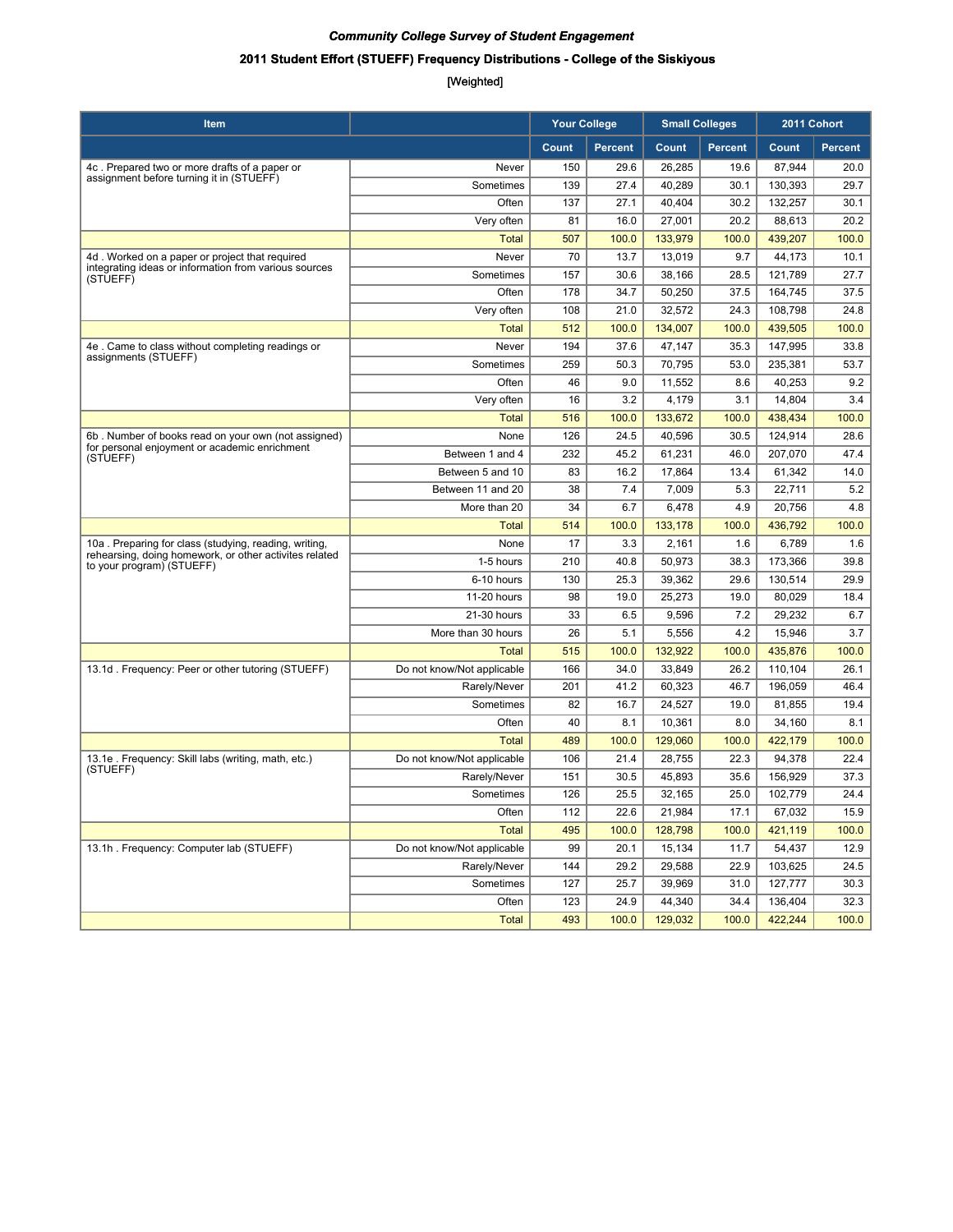#### *Community College Survey of Student Engagement* **2011 Academic Challenge (ACCHALL) Bar Chart - College of the Siskiyous** [Weighted]

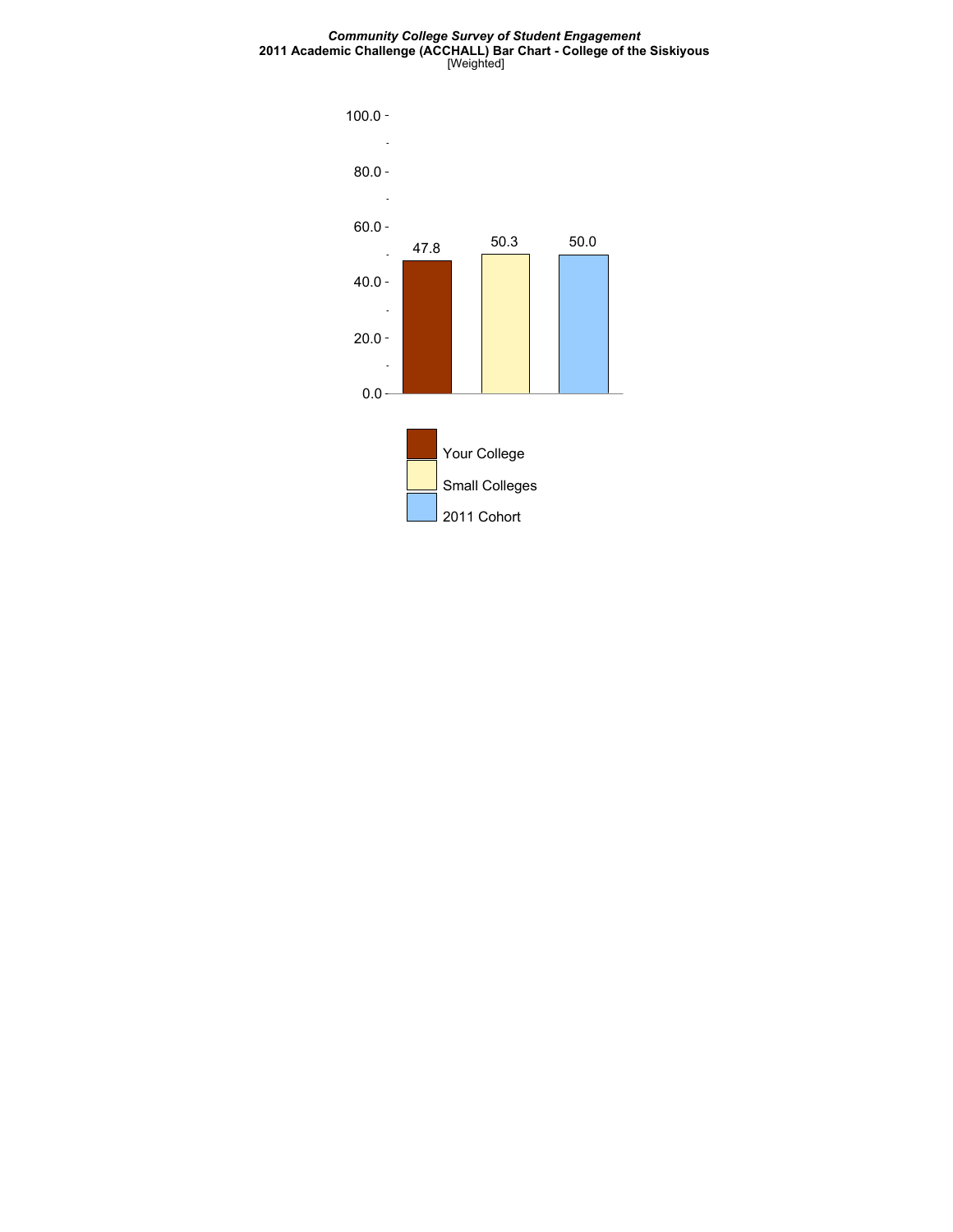### **2011 Academic Challenge (ACCHALL) Means Report - College of the Siskiyous**

|                                                                                                                                                                                       |                 | <b>Your College</b>                                             | <b>Small Colleges</b> |                              | 2011 Cohort |                              |  |  |  |
|---------------------------------------------------------------------------------------------------------------------------------------------------------------------------------------|-----------------|-----------------------------------------------------------------|-----------------------|------------------------------|-------------|------------------------------|--|--|--|
| <b>Item</b>                                                                                                                                                                           | <b>Variable</b> | <b>Mean</b>                                                     | <b>Mean</b>           | <b>Effect</b><br><b>Size</b> | <b>Mean</b> | <b>Effect</b><br><b>Size</b> |  |  |  |
| 4. In your experiences at this college during the current school year, about how often have you done each of the following?                                                           |                 |                                                                 |                       |                              |             |                              |  |  |  |
| $1 =$ Never, $2 =$ Sometimes, $3 =$ Often, $4 =$ Very often                                                                                                                           |                 |                                                                 |                       |                              |             |                              |  |  |  |
| p. Worked harder than you thought you could to meet<br>an instructor's standards or expectations (ACCHALL)                                                                            | <b>WORKHARD</b> | 2.44                                                            | 2.60                  |                              | 2.59        |                              |  |  |  |
| 5. During the current school year, how much has your coursework at this college emphasized the following mental activities?                                                           |                 |                                                                 |                       |                              |             |                              |  |  |  |
|                                                                                                                                                                                       |                 | 1 = Very little, $2 =$ Some, $3 =$ Quite a bit, $4 =$ Very much |                       |                              |             |                              |  |  |  |
| b. Analyzing the basic elements of an idea, experience,<br>or theory (ACCHALL)                                                                                                        | ANALYZE         | 2.93                                                            | 2.87                  |                              | 2.89        |                              |  |  |  |
| c. Synthesizing and organizing ideas, information, or<br>experiences in new ways (ACCHALL)                                                                                            | <b>SYNTHESZ</b> | 2.83                                                            | 2.75                  |                              | 2.76        |                              |  |  |  |
| d. Making judgments about the value or soundness of<br>information, arguments, or methods (ACCHALL)                                                                                   | <b>EVALUATE</b> | 2.69                                                            | 2.59                  |                              | 2.59        |                              |  |  |  |
| e. Applying theories or concepts to practical problems or<br>in new situations (ACCHALL)                                                                                              | <b>APPLYING</b> | 2.78                                                            | 2.70                  |                              | 2.69        |                              |  |  |  |
| f. Using information you have read or heard to perform a<br>new skill (ACCHALL)                                                                                                       | <b>PERFORM</b>  | 2.87                                                            | 2.82                  |                              | 2.80        |                              |  |  |  |
| 6. During the current school year, about how much reading and writing have you done at this college?                                                                                  |                 |                                                                 |                       |                              |             |                              |  |  |  |
| $1 =$ None, $2 =$ Between 1 and 4, $3 =$ Between 5 and 10, $4 =$ Between 11 and 20, $5 =$ More than 20                                                                                |                 |                                                                 |                       |                              |             |                              |  |  |  |
| a. Number of assigned textbooks, manuals, books, or<br>book-length packs of course readings (ACCHALL)                                                                                 | <b>READASGN</b> | 2.70                                                            | 2.94                  | $-0.22*$                     | 2.90        |                              |  |  |  |
| c. Number of written papers or reports of any length<br>(ACCHALL)                                                                                                                     | <b>WRITEANY</b> | 2.67                                                            | 2.91                  | $-0.21*$                     | 2.89        |                              |  |  |  |
|                                                                                                                                                                                       |                 | 7. Mark the box that                                            |                       |                              |             |                              |  |  |  |
|                                                                                                                                                                                       |                 | $1 =$ Extremely easy $7 =$ Extremely challenging                |                       |                              |             |                              |  |  |  |
| 7. Mark the box that best represents the extent to which<br>your examinations during the current school year have<br>challenged you to do your best work at this college<br>(ACCHALL) | <b>EXAMS</b>    | 4.68                                                            | 5.05                  | $-0.30*$                     | 4.99        | $-0.26*$                     |  |  |  |
|                                                                                                                                                                                       |                 | 9. How much does this college emphasize each of the following?  |                       |                              |             |                              |  |  |  |
|                                                                                                                                                                                       |                 | 1 = Very little, $2 =$ Some, $3 =$ Quite a bit, $4 =$ Very much |                       |                              |             |                              |  |  |  |
| a. Encouraging you to spend significant amounts of time<br>studying (ACCHALL)                                                                                                         | <b>ENVSCHOL</b> | 2.82                                                            | 3.03                  | $-0.26*$                     | 3.01        | $-0.23*$                     |  |  |  |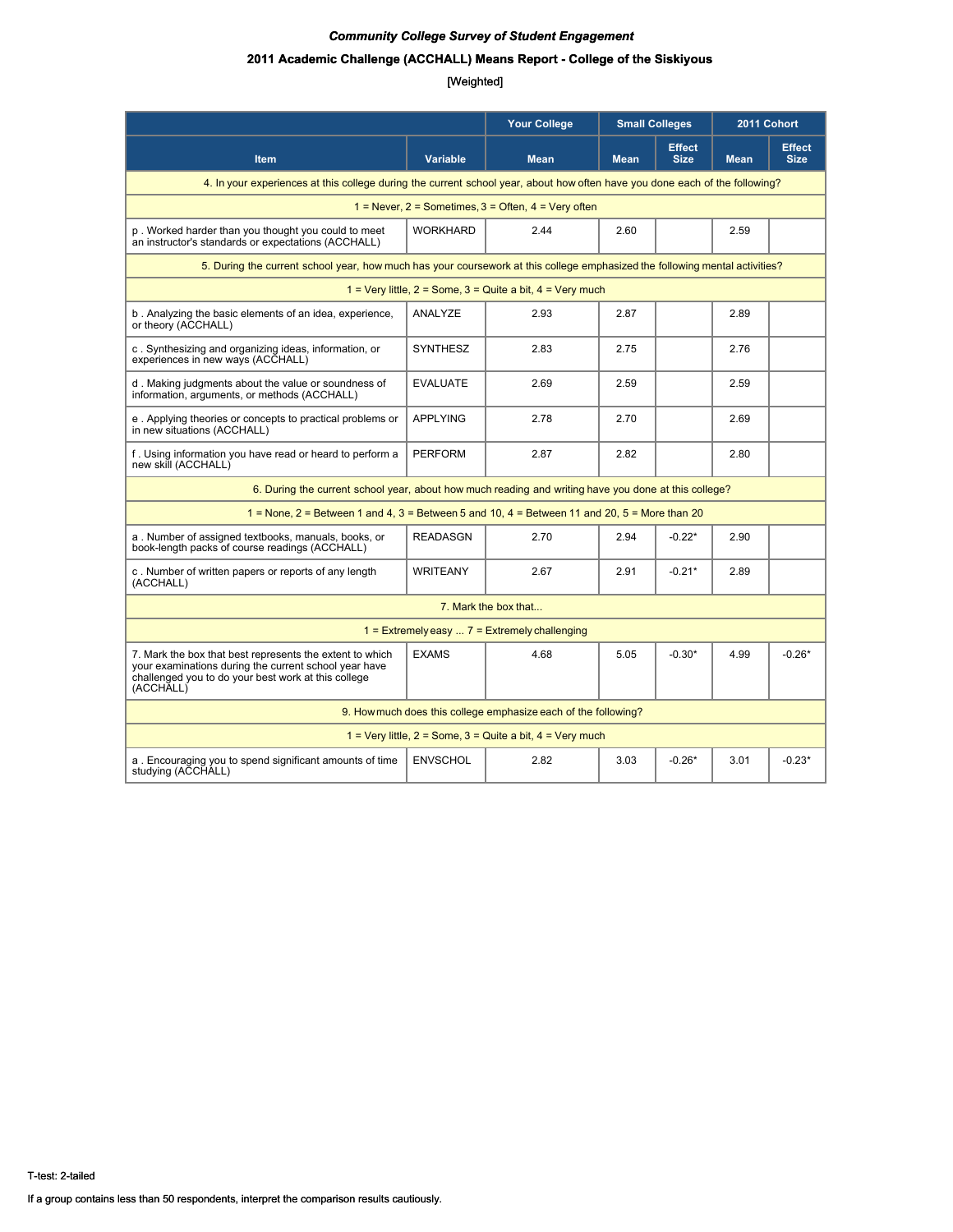### **2011 Academic Challenge (ACCHALL) Frequency Distributions - College of the Siskiyous**

| Item                                                                                                       |                              | <b>Your College</b> |                | <b>Small Colleges</b> |                | 2011 Cohort |                |
|------------------------------------------------------------------------------------------------------------|------------------------------|---------------------|----------------|-----------------------|----------------|-------------|----------------|
|                                                                                                            |                              | Count               | <b>Percent</b> | Count                 | <b>Percent</b> | Count       | <b>Percent</b> |
| 4p. Worked harder than you thought you could to                                                            | Never                        | 81                  | 15.7           | 12,759                | 9.5            | 43,682      | 10.0           |
| meet an instructor's standards or expectations<br>(ACCHALL)                                                | Sometimes                    | 191                 | 37.1           | 50,417                | 37.7           | 166,020     | 37.8           |
|                                                                                                            | Often                        | 179                 | 34.8           | 48,129                | 36.0           | 156,563     | 35.7           |
|                                                                                                            | Very often                   | 64                  | 12.4           | 22,547                | 16.8           | 72,625      | 16.5           |
|                                                                                                            | <b>Total</b>                 | 515                 | 100.0          | 133,851               | 100.0          | 438,890     | 100.0          |
| 5b. Analyzing the basic elements of an idea,                                                               | Very little                  | 22                  | 4.2            | 6,365                 | 4.7            | 20,133      | 4.6            |
| experience, or theory (ACCHALL)                                                                            | Some                         | 118                 | 22.9           | 37,363                | 27.9           | 118,167     | 26.9           |
|                                                                                                            | Quite a bit                  | 248                 | 48.1           | 58,255                | 43.4           | 191,203     | 43.5           |
|                                                                                                            | Very much                    | 128                 | 24.8           | 32,118                | 24.0           | 110,241     | 25.1           |
|                                                                                                            | <b>Total</b>                 | 516                 | 100.0          | 134,102               | 100.0          | 439,744     | 100.0          |
| 5c. Synthesizing and organizing ideas, information, or                                                     | Very little                  | 40                  | 7.8            | 9,132                 | 6.8            | 30,201      | 6.9            |
| experiences in new ways (ACCHALL)                                                                          | Some                         | 134                 | 26.1           | 43,658                | 32.7           | 140,636     | 32.1           |
|                                                                                                            | Quite a bit                  | 215                 | 41.9           | 52,337                | 39.2           | 171,178     | 39.1           |
|                                                                                                            | Very much                    | 124                 | 24.3           | 28,429                | 21.3           | 95,852      | 21.9           |
|                                                                                                            | <b>Total</b>                 | 513                 | 100.0          | 133,556               | 100.0          | 437,867     | 100.0          |
| 5d. Making judgments about the value or soundness                                                          | Very little                  | 46                  | 9.0            | 15,536                | 11.6           | 52,267      | 11.9           |
| of information, arguments, or methods (ACCHALL)                                                            | Some                         | 180                 | 35.1           | 48,034                | 35.9           | 154,282     | 35.2           |
|                                                                                                            | Quite a bit                  | 173                 | 33.6           | 46,398                | 34.7           | 151,978     | 34.7           |
|                                                                                                            | Very much                    | 115                 | 22.3           | 23,744                | 17.8           | 79,695      | 18.2           |
|                                                                                                            | <b>Total</b>                 | 515                 | 100.0          | 133,712               | 100.0          | 438,223     | 100.0          |
| 5e. Applying theories or concepts to practical                                                             | Very little                  | 47                  | 9.2            | 12,086                | 9.0            | 41,282      | 9.4            |
| problems or in new situations (ACCHALL)                                                                    | Some                         | 139                 | 27.0           | 44,768                | 33.4           | 145,382     | 33.1           |
|                                                                                                            | Quite a bit                  | 210                 | 40.6           | 49,025                | 36.6           | 159,568     | 36.3           |
|                                                                                                            | Very much                    | 120                 | 23.2           | 28,106                | 21.0           | 92,868      | 21.1           |
|                                                                                                            | <b>Total</b>                 | 516                 | 100.0          | 133,986               | 100.0          | 439,100     | 100.0          |
| 5f. Using information you have read or heard to                                                            | Very little                  | 44                  | 8.6            | 10,278                | 7.6            | 36,493      | 8.3            |
| perform a new skill (ACCHALL)                                                                              | Some                         | 126                 | 24.5           | 38,884                | 28.9           | 128,537     | 29.2           |
|                                                                                                            | Quite a bit                  | 199                 | 38.6           | 49,555                | 36.9           | 160,719     | 36.5           |
|                                                                                                            | Very much                    | 146                 | 28.4           | 35,648                | 26.5           | 114,931     | 26.1           |
|                                                                                                            | <b>Total</b>                 | 516                 | 100.0          | 134,365               | 100.0          | 440,680     | 100.0          |
| 6a. Number of assigned textbooks, manuals, books,                                                          | None                         | 28                  | 5.5            | 3,479                 | 2.6            | 11,964      | 2.7            |
| or book-length packs of course readings (ACCHALL)                                                          | Between 1 and 4              | 254                 | 49.3           | 52,453                | 39.4           | 178,339     | 40.8           |
|                                                                                                            | Between 5 and 10             | 119                 | 23.1           | 41,889                | 31.5           | 135,420     | 31.0           |
|                                                                                                            | Between 11 and 20            | 69                  | 13.4           | 19,366                | 14.5           | 62.898      | 14.4           |
|                                                                                                            | More than 20                 | 45                  | 8.7            | 15,922                | 12.0           | 48,134      | 11.0           |
|                                                                                                            | <b>Total</b>                 | 516                 | 100.0          | 133,109               | 100.0          | 436,755     | 100.0          |
| 6c. Number of written papers or reports of any length                                                      | None                         | 78                  | 15.2           | 12,273                | 9.2            | 40,507      | 9.3            |
| (ACCHALL)                                                                                                  | Between 1 and 4              | 190                 | 37.0           | 40,581                | 30.5           | 134,970     | 30.9           |
|                                                                                                            | Between 5 and 10             | 123                 | 23.9           | 41.696                | 31.3           | 137,847     | 31.6           |
|                                                                                                            | Between 11 and 20            | 72                  | 13.9           | 24,402                | 18.3           | 79,299      | 18.2           |
|                                                                                                            | More than 20                 | 51                  | 10.0           | 14,120                | 10.6           | 43,768      | 10.0           |
|                                                                                                            | <b>Total</b>                 | 515                 | 100.0          | 133,071               | 100.0          | 436,392     | 100.0          |
| 7. Mark the box that best represents the extent to                                                         | Extremely easy               | 33                  | 6.7            | 1,166                 | 0.9            | 3,854       | 0.9            |
| which your examinations during the current school<br>year have challenged you to do your best work at this | (2)                          | 28                  | 5.7            | 2,363                 | 1.8            | 8,135       | 1.9            |
| college (ACCHALL)                                                                                          | (3)                          | 22                  | 4.5            | 6,773                 | 5.3            | 24,353      | 5.8            |
|                                                                                                            | (4)                          | 101                 | 20.7           | 29,010                | 22.6           | 98,569      | 23.5           |
|                                                                                                            | (5)                          | 152                 | 31.2           | 43,297                | 33.8           | 143,211     | 34.2           |
|                                                                                                            | (6)                          | 98                  | 20.1           | 30,916                | 24.1           | 97,474      | 23.3           |
|                                                                                                            | <b>Extremely challenging</b> | 54                  | 11.1           | 14,618                | 11.4           | 43,506      | 10.4           |
|                                                                                                            | <b>Total</b>                 | 486                 | 100.0          | 128,143               | 100.0          | 419,101     | 100.0          |
| 9a. Encouraging you to spend significant amounts of                                                        | Very little                  | 39                  | 7.7            | 5,076                 | 3.8            | 18,176      | 4.2            |
| time studying (ACCHALL)                                                                                    | Some                         | 138                 | 27.1           | 28,418                | 21.3           | 96,335      | 22.1           |
|                                                                                                            | Quite a bit                  | 210                 | 41.1           | 57,275                | 43.0           | 186,358     | 42.7           |
|                                                                                                            | Very much                    | 123                 | 24.1           | 42,381                | 31.8           | 135,714     | 31.1           |
|                                                                                                            | <b>Total</b>                 | 510                 | 100.0          | 133,149               | 100.0          | 436,584     | 100.0          |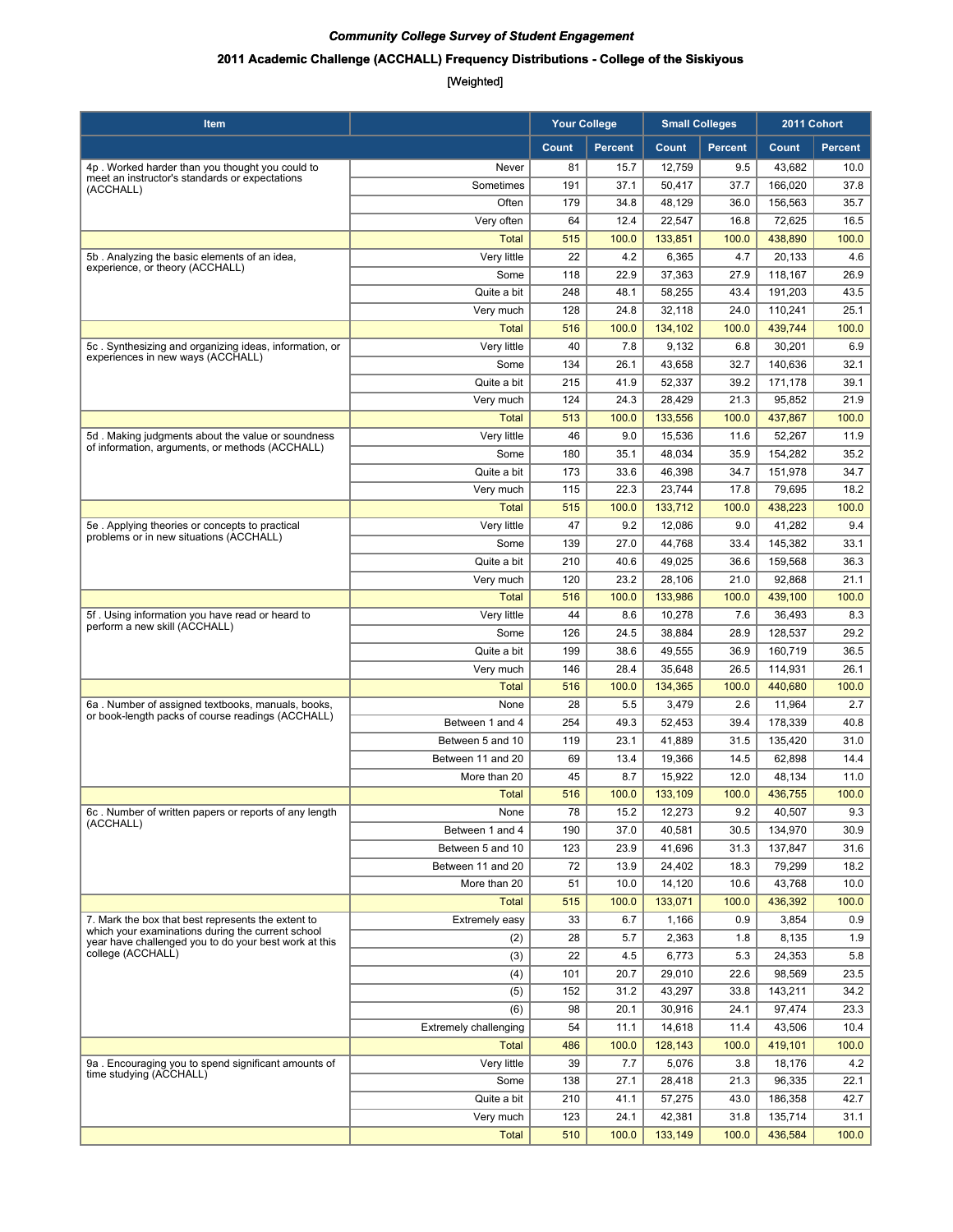#### *Community College Survey of Student Engagement* **2011 Student-Faculty Interaction (STUFAC) Bar Chart - College of the Siskiyous** [Weighted]

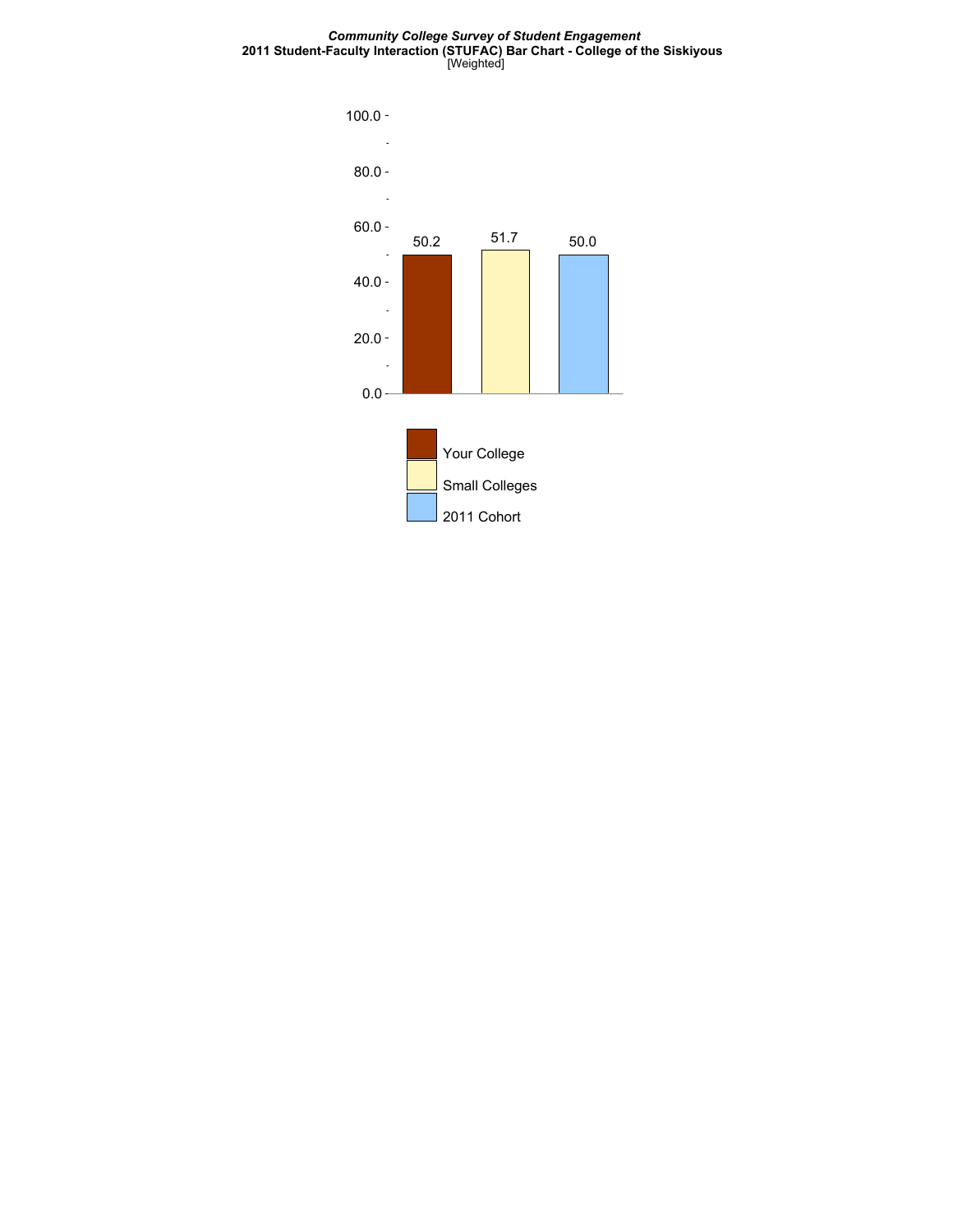### **2011 Student-Faculty Interaction (STUFAC) Means Report - College of the Siskiyous**

|                                                                                                                             | <b>Your College</b><br><b>Small Colleges</b> |             |             | 2011 Cohort                  |             |                              |  |  |  |
|-----------------------------------------------------------------------------------------------------------------------------|----------------------------------------------|-------------|-------------|------------------------------|-------------|------------------------------|--|--|--|
| <b>Item</b>                                                                                                                 | Variable                                     | <b>Mean</b> | <b>Mean</b> | <b>Effect</b><br><b>Size</b> | <b>Mean</b> | <b>Effect</b><br><b>Size</b> |  |  |  |
| 4. In your experiences at this college during the current school year, about how often have you done each of the following? |                                              |             |             |                              |             |                              |  |  |  |
| $1 =$ Never, $2 =$ Sometimes, $3 =$ Often, $4 =$ Very often                                                                 |                                              |             |             |                              |             |                              |  |  |  |
| k. Used email to communicate with an instructor<br>(STUFAC)                                                                 | <b>EMAIL</b>                                 | 2.57        | 2.77        | $-0.20*$                     | 2.76        |                              |  |  |  |
| I. Discussed grades or assignments with an instructor<br>(STUFAC)                                                           | FACGRADE                                     | 2.41        | 2.60        | $-0.22*$                     | 2.56        |                              |  |  |  |
| m. Talked about career plans with an instructor or<br>advisor (STUFAC)                                                      | <b>FACPLANS</b>                              | 2.06        | 2.12        |                              | 2.05        |                              |  |  |  |
| n. Discussed ideas from your readings or classes with<br>instructors outside of class (STUFAC)                              | <b>FACIDEAS</b>                              | 1.85        | 1.79        |                              | 1.75        |                              |  |  |  |
| o. Received prompt feedback (written or oral) from<br>instructors on your performance (STUFAC)                              | <b>FACFEED</b>                               | 2.82        | 2.70        |                              | 2.68        |                              |  |  |  |
| g. Worked with instructors on activities other than<br>coursework (STUFAC)                                                  | <b>FACOTH</b>                                | 1.54        | 1.45        |                              | 1.42        |                              |  |  |  |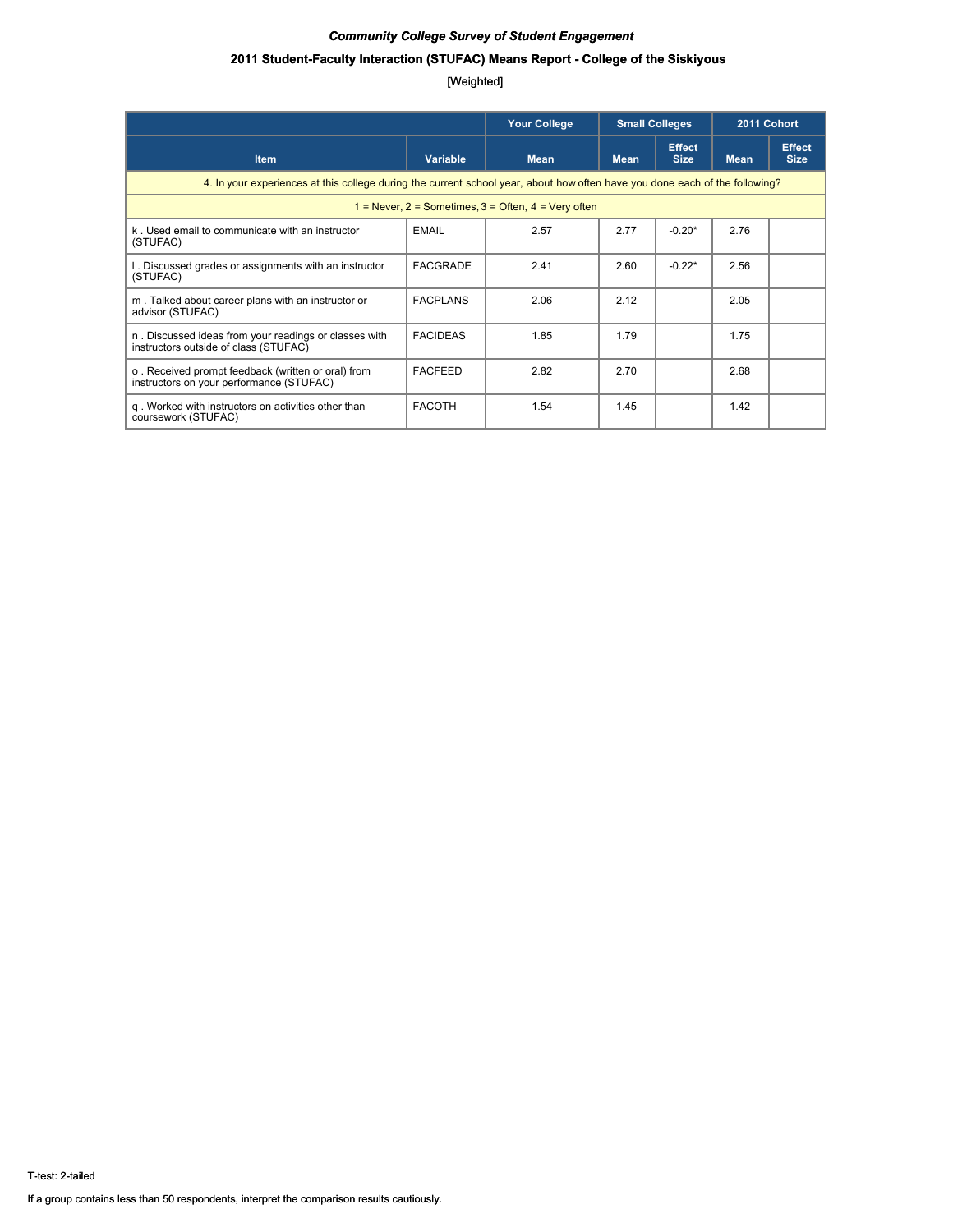### **2011 Student-Faculty Interaction (STUFAC) Frequency Distributions - College of the Siskiyous**

| <b>Item</b>                                                             |              | <b>Your College</b> | <b>Small Colleges</b> |         | 2011 Cohort    |         |         |
|-------------------------------------------------------------------------|--------------|---------------------|-----------------------|---------|----------------|---------|---------|
|                                                                         |              | Count               | <b>Percent</b>        | Count   | <b>Percent</b> | Count   | Percent |
| 4k. Used email to communicate with an instructor                        | Never        | 84                  | 16.5                  | 13,474  | 10.1           | 43,221  | 9.8     |
| (STUFAC)                                                                | Sometimes    | 161                 | 31.6                  | 41,242  | 30.8           | 139,229 | 31.7    |
|                                                                         | Often        | 153                 | 30.1                  | 41,914  | 31.3           | 136,597 | 31.1    |
|                                                                         | Very often   | 111                 | 21.8                  | 37,188  | 27.8           | 119,878 | 27.3    |
|                                                                         | <b>Total</b> | 509                 | 100.0                 | 133,818 | 100.0          | 438,925 | 100.0   |
| 4I. Discussed grades or assignments with an                             | Never        | 82                  | 16.1                  | 10.478  | 7.8            | 39,283  | 8.9     |
| instructor (STUFAC)                                                     | Sometimes    | 203                 | 39.9                  | 56,001  | 41.8           | 187,479 | 42.7    |
|                                                                         | Often        | 157                 | 30.8                  | 43.479  | 32.5           | 137,833 | 31.4    |
|                                                                         | Very often   | 67                  | 13.2                  | 23,938  | 17.9           | 74,666  | 17.0    |
|                                                                         | <b>Total</b> | 510                 | 100.0                 | 133,896 | 100.0          | 439,261 | 100.0   |
| 4m. Talked about career plans with an instructor or<br>advisor (STUFAC) | Never        | 143                 | 28.0                  | 34.525  | 25.8           | 127,861 | 29.2    |
|                                                                         | Sometimes    | 235                 | 46.1                  | 60,279  | 45.1           | 195,010 | 44.5    |
|                                                                         | Often        | 94                  | 18.4                  | 26,901  | 20.1           | 79,959  | 18.2    |
|                                                                         | Very often   | 39                  | 7.6                   | 11,993  | 9.0            | 35,781  | 8.2     |
|                                                                         | <b>Total</b> | 511                 | 100.0                 | 133,698 | 100.0          | 438,612 | 100.0   |
| 4n. Discussed ideas from your readings or classes                       | Never        | 203                 | 39.9                  | 57,579  | 43.1           | 201,411 | 46.0    |
| with instructors outside of class (STUFAC)                              | Sometimes    | 210                 | 41.4                  | 52.473  | 39.3           | 163,950 | 37.5    |
|                                                                         | Often        | 63                  | 12.4                  | 16,979  | 12.7           | 51,980  | 11.9    |
|                                                                         | Very often   | 32                  | 6.3                   | 6.412   | 4.8            | 20,346  | 4.6     |
|                                                                         | <b>Total</b> | 507                 | 100.0                 | 133,443 | 100.0          | 437,687 | 100.0   |
| 4o. Received prompt feedback (written or oral) from                     | Never        | 32                  | 6.3                   | 9,454   | 7.1            | 34,190  | 7.8     |
| instructors on your performance (STUFAC)                                | Sometimes    | 153                 | 30.0                  | 46.201  | 34.6           | 152,590 | 34.8    |
|                                                                         | Often        | 199                 | 39.2                  | 53,005  | 39.7           | 171,026 | 39.0    |
|                                                                         | Very often   | 125                 | 24.5                  | 25,012  | 18.7           | 80,737  | 18.4    |
|                                                                         | <b>Total</b> | 508                 | 100.0                 | 133,672 | 100.0          | 438,544 | 100.0   |
| 4q. Worked with instructors on activities other than                    | Never        | 312                 | 61.2                  | 89,572  | 67.5           | 305,030 | 70.1    |
| coursework (STUFAC)                                                     | Sometimes    | 134                 | 26.4                  | 29,833  | 22.5           | 89,908  | 20.7    |
|                                                                         | Often        | 47                  | 9.3                   | 9,760   | 7.4            | 29,398  | 6.8     |
|                                                                         | Very often   | 16                  | 3.1                   | 3,586   | 2.7            | 10,953  | 2.5     |
|                                                                         | <b>Total</b> | 509                 | 100.0                 | 132,751 | 100.0          | 435,289 | 100.0   |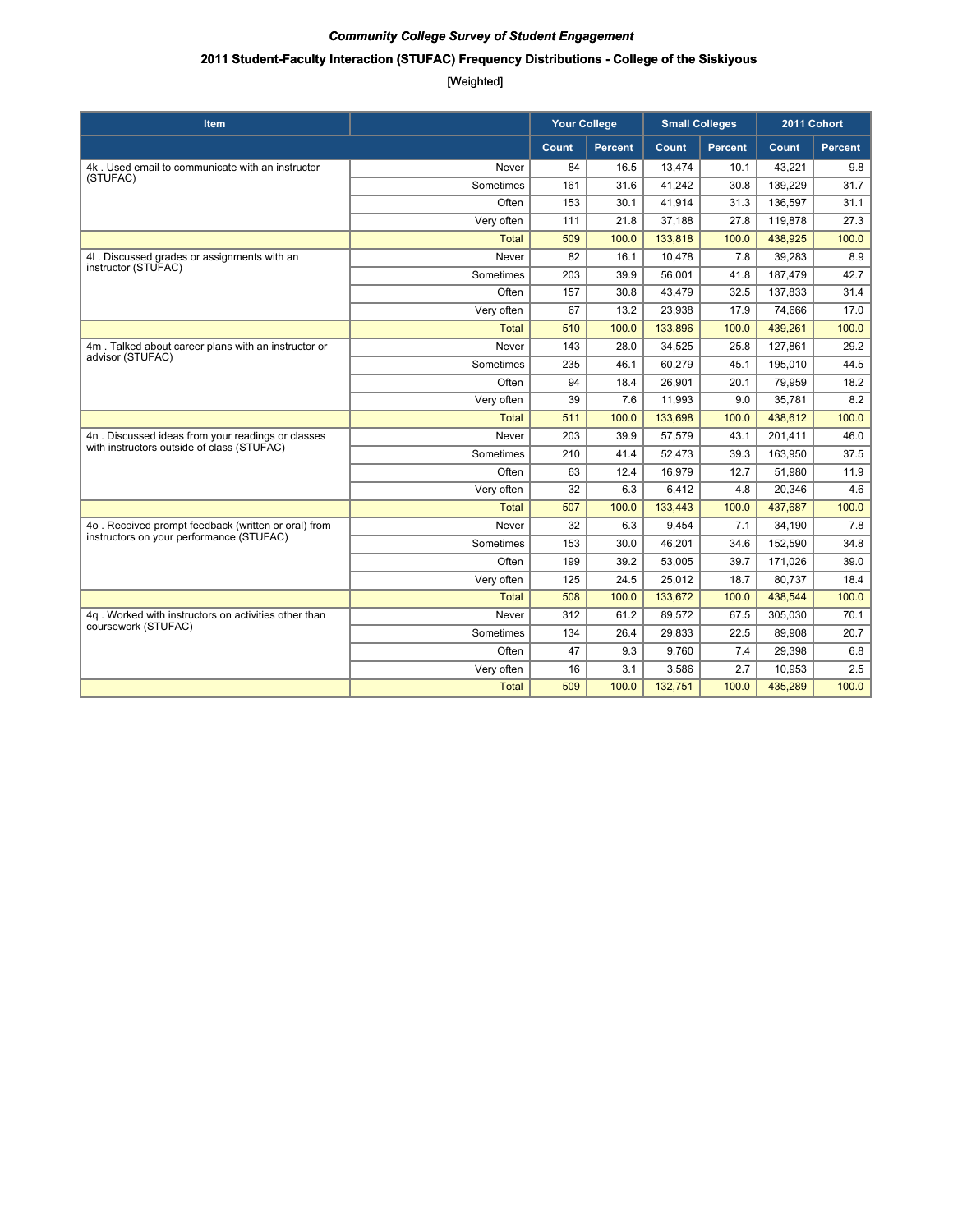#### *Community College Survey of Student Engagement* **2011 Support for Learners (SUPPORT) Bar Chart - College of the Siskiyous** [Weighted]

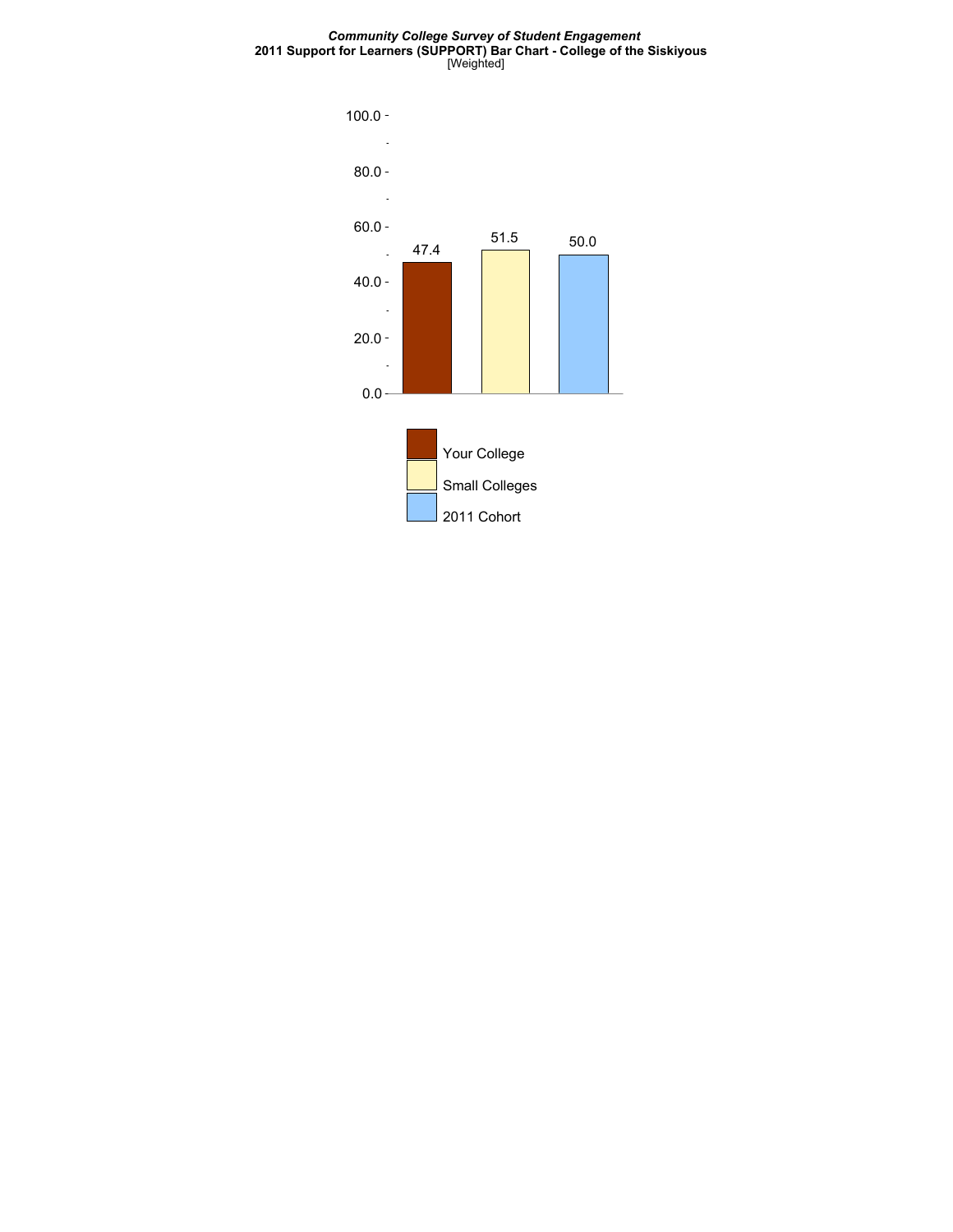### **2011 Support for Learners (SUPPORT) Means Report - College of the Siskiyous**

|                                                                                                                         |                 | <b>Your College</b>                             | <b>Small Colleges</b> |                              | 2011 Cohort |                              |  |  |  |
|-------------------------------------------------------------------------------------------------------------------------|-----------------|-------------------------------------------------|-----------------------|------------------------------|-------------|------------------------------|--|--|--|
| <b>Item</b>                                                                                                             | Variable        | <b>Mean</b>                                     | <b>Mean</b>           | <b>Effect</b><br><b>Size</b> | <b>Mean</b> | <b>Effect</b><br><b>Size</b> |  |  |  |
| 9. How much does this college emphasize each of the following?                                                          |                 |                                                 |                       |                              |             |                              |  |  |  |
| 1 = Very little, $2$ = Some, $3$ = Quite a bit, $4$ = Very much                                                         |                 |                                                 |                       |                              |             |                              |  |  |  |
| b. Providing the support you need to help you succeed<br>at this college (SUPPORT)                                      | <b>ENVSUPRT</b> | 2.96                                            | 3.02                  |                              | 2.99        |                              |  |  |  |
| c. Encouraging contact among students from different<br>economic, social, and racial or ethnic backgrounds<br>(SUPPORT) | <b>ENVDIVRS</b> | 2.43                                            | 2.50                  |                              | 2.53        |                              |  |  |  |
| d. Helping you cope with your non-academic<br>responsibilities (work, family, etc.) (SUPPORT)                           | <b>ENVNACAD</b> | 1.92                                            | 1.99                  |                              | 1.95        |                              |  |  |  |
| e. Providing the support you need to thrive socially<br>(SUPPORT)                                                       | <b>ENVSOCAL</b> | 2.03                                            | 2.21                  |                              | 2.17        |                              |  |  |  |
| f. Providing the financial support you need to afford your<br>education (SUPPORT)                                       | <b>FINSUPP</b>  | 2.33                                            | 2.63                  | $-0.27*$                     | 2.54        |                              |  |  |  |
|                                                                                                                         |                 | 13.1. How often you use the following services? |                       |                              |             |                              |  |  |  |
| $1 =$ Rarely/Never, $2 =$ Sometimes, $3 =$ Often                                                                        |                 |                                                 |                       |                              |             |                              |  |  |  |
| a. Frequency: Academic advising/planning                                                                                | <b>USEACAD</b>  | 1.77                                            | 1.83                  |                              | 1.78        |                              |  |  |  |
| b. Frequency: Career counseling                                                                                         | <b>USECACOU</b> | 1.55                                            | 1.43                  |                              | 1.43        |                              |  |  |  |